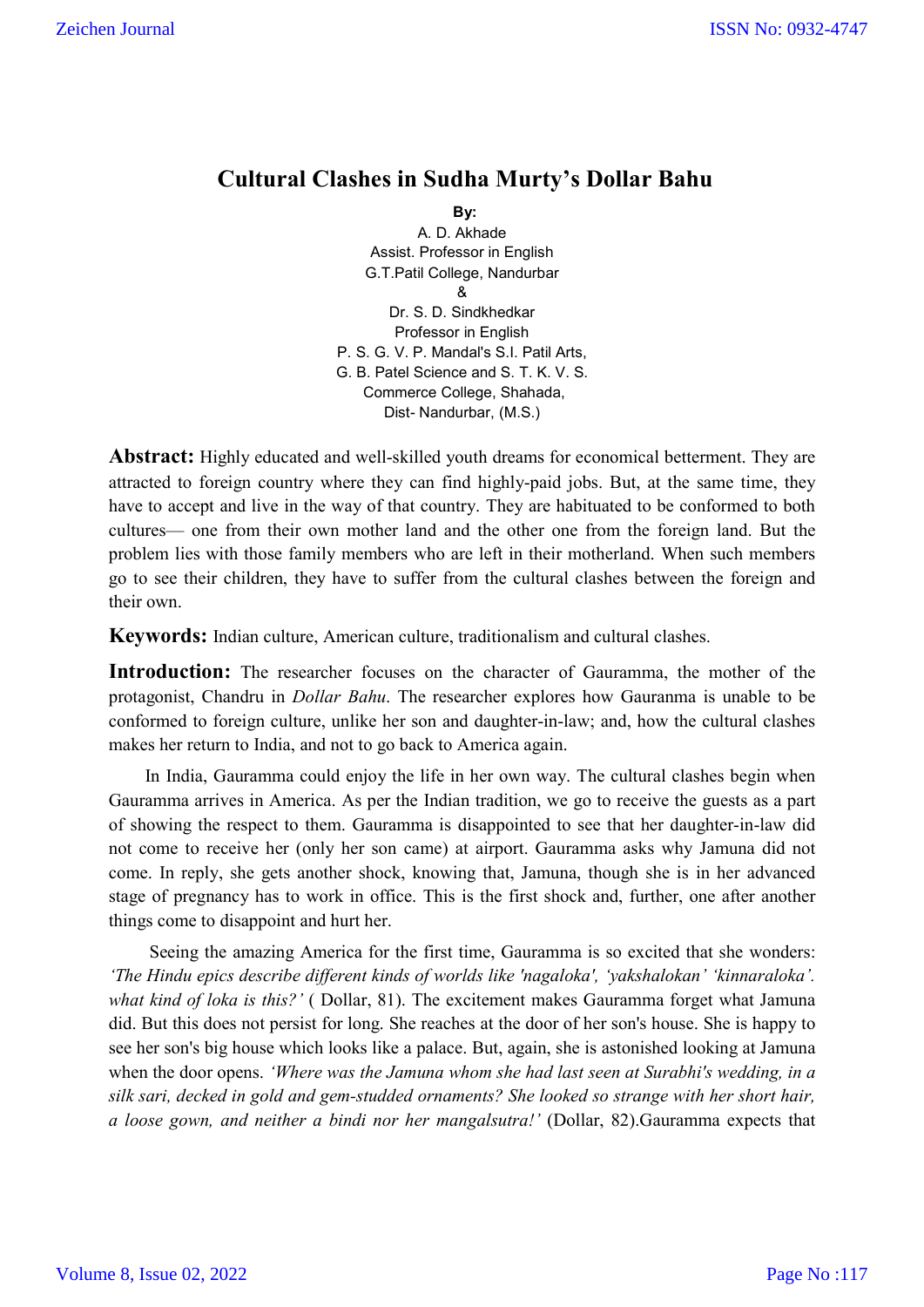Jamuna would touch her feet as per the Indian tradition, but Jamuna just enquires about her journey, standing at the door.

 Gauramma rejects to take coffee before having bath. She is shocked to see the bath- cumtoilet room. She demands an another place as a bathroom where she can perform her pooja (rituals). She fears to bathe in the bathtub, so, she asks for a bucket. Chandru tries to make his mother understand that she cannot find the things like in India. But it is hard for her to accept the ways of American life.

 Gauramna wants to perform a ritual where the mother-to-be is given her the food and gifts that she likes the most. Gauramma says Jamuna to invite women to attend the ceremony. But, Jamuna dismisses the idea of her mother-in-law. In Jamuna's opinion, she would call the people at once, when she delivers the baby. She is right to say that the people in America would not attend any ceremony on working day. Gauramma wants to show how she is a good mother-inlaw, but she is hurt knowing that Jamuna did not bother even to open the gifts.

 Gauramma expected that she would be with her daughter-in-law, at the time of her delivery, but Chandru says her to stay at home. He says that he would be in the delivery room for he knows how to nurse one. Gauramma wonders how a man is allowed in delivery room when there is a skilled woman like her.

 Gauramma is happy to know that Jamuna has delivered safely, but she does not like the idea of keeping such a new born baby alone in a room. She scolds Jamuna that if they have no time to be with the baby, she would stay with it. Jamuna disallows her to do that. Gauramma is stunned by such rude rejection from her daughter-in-law. Gauramma has a scientific view that for a proper growth of a baby it should be massaged with oil, and then be bathed. But, Jamuna condemns the Indian ways of treating a baby. She says: *'No I don't like that sort of thing. It's all right in India. Here the bathing tub will become oily. Everyone will laugh at us. I shall follow the childcare book to raise my baby.'* (Dollar, 88). Gauramma is fully hurt with the treatment given by her Indo-American daughter-in-law. In India, she is famous in her neighborhood for delivering the babies and giving massage and bath to them.

 A naming ceremony is arranged for the baby, but it is not in religious manner in the view of Gauramma. No one appreciate Gauramma's gifts brought for the baby. The ceremony is finished in a little time, but the party culture is seen till late in the night. Gauramma does not know English, so, she feels alone even in the crowds most of the times.

 In India, a daughter-in-law dares not to go against the wish of her in-laws. In America, Gauramma sees how Jamuna (her Dollar Bahu) dominates in the house. As Jamuna has to go out for her job, she has the freedom of living in her own way and decide on everything in the house. In Bangalore, Vinuta also, has to go out for her job of teaching, but she cannot violate the ways of Indian life.

 Listening to the story of Chandru's friend that his daughter does not listen to her parents, Gauramma advises that the father must punish his daughter for her arrogance. Chandru put the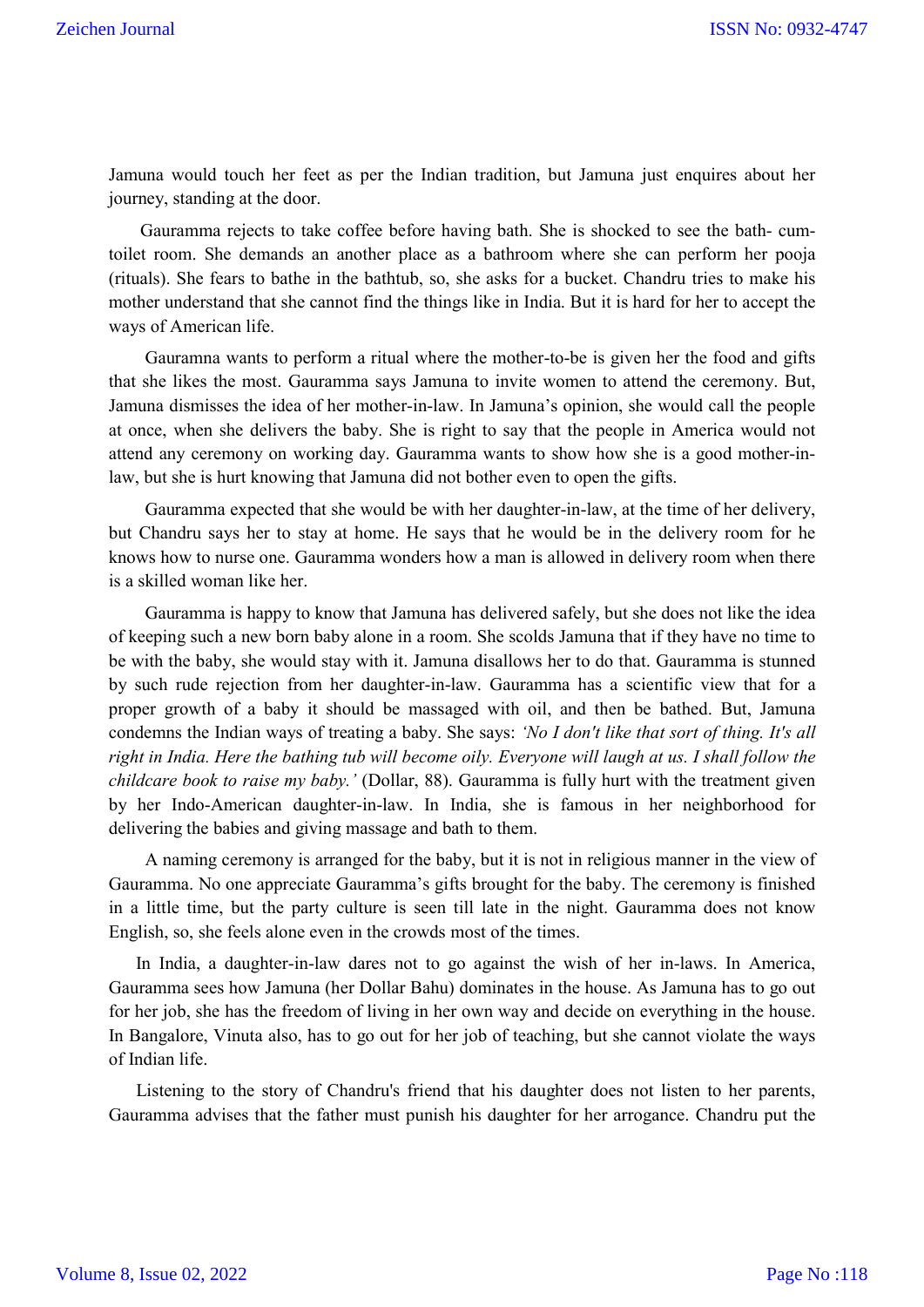fact saying: 'Amma, in this country you cannot "punish" children. They will call the police. *Being Indians, we do not like our children to be like American children'* (Dollar, 91). Chandru does not like such condition of domestic relation in America. He worries about his own daughter's future, though she is just child now. Though, he has conformed himself to the American life style, impact of Indian culture on his mind is ineffaceable. He is somewhat half Indian and half American, as Pramod Nayar says in his 'An Introduction to Cultural Studies', *'Everyday life today is a hybrid of the local and the global. No pure local culture exists in metropolises any more….'* (Nayar, 33). It makes Gauramma, also, worry about Manasi.

 There, despite of her duty time, Vinuta, takes time for her baby. she comes home to feed her child at her breast. But, Jamuna does not find it convenient that she could spare some time for per child. She tells Gauramma to feed the child with bottle. Gauramma dares not approve this. She insists on to feed the child at breast which is not the natural and healthy for the growth of a child. Jamuna regards neither to the genuine worry of a grandmother for her grand-child nor a mother-in-law's affection-cum-order to a daughter-in-law. The American daughter-in-law asserts her own say— *'I will pump my breast milk and keep it in the fridge. You can warm it and give it to the baby at the right time. And by the way, I do not want to follow Viruta's example in everything. This is America.'* (Dollar, 92).

 It becomes unbearable to Gauramma to subdue continuously to the arrogant assertion of Jamuna. The amazing life in America becomes monotonous and unbearable. She misses the life in Bangalore. In Bangalore, she would have scolded Vinuta, had she been like Jamuna. But in America, she dares not to speak about the wrong with Jamuna. She thinks that "the house is big but the heart of the house is small".

 Gauramma has kept Hindu calendar to keep with her fasts and pujas (rituals). A clash in this regard happens between Gauramma and her American daughter-in-law. In Karnataka, Ugadi is celebrated as Kannada New Year. Gauramna is excited to plan to celebrate the auspicious day in America. She says to Jamuna to invite her friends for lunch. She says that they would go to the temple on the day. Jamuna has nothing to do with how Gauramma seriously regarded the day of Ugadi? She practically responds: *'It's a working day, Amma. We get only a few days leave in a year. We have to save it for emergencies. We cannot take leave for a festival. If you are keen, we will celebrate it on Sunday.'* (Dollar, 102 ).

 In the knowledge of Gauramma, in India, one could take leave for the celebration of festival with its cultural significance. The Impact of Indian culture on the mind of Gauramma, makes her say with assertion that the festivals are celebrated only on the auspicious days as given in the Hindu calendar, and not on any other day as per the individual convenience. She insists on Jamuna that, though, the day falls on Thursday, the working day, they must take leave to perform ritual on the same day. To support her statement further she gives the example of Vinuta how she takes leave for such festivals. At this, Jamuna fires back: *'She is a government school teacher, which I am not. In any case, in India, people hardly work.'* (102). Now, Gauramm cannot find the words what to say. She mutely stares at Jamuna who walks off as if there is no serious issue.